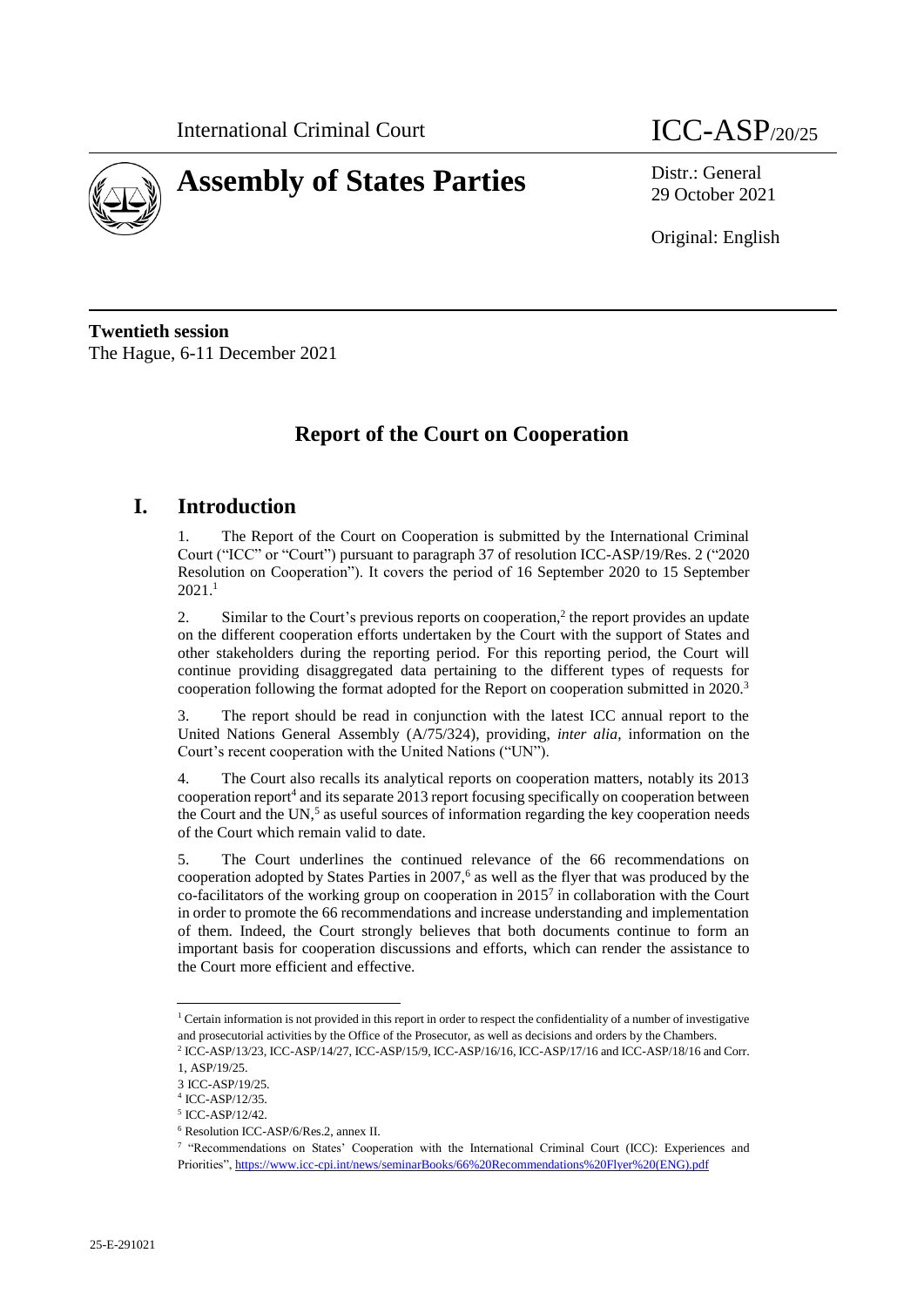6. Finally, the Court notes the final report of the Group of Independent Experts  $\frac{8}{3}$  dated 30 September 2020. This report did not focus on cooperation issues but touches upon relevant issues for this report such as the relationship between the Court and the United Nations, cooperation between the Court and international organisations and agencies, as well as the capacity of the Office of the Prosecutor and increased inter-organ coordination in the field of financial investigations and the tracking of suspects. With respect to the latter aspect, several recommendations were also addressed to the ASP. For the purpose of the assessment of the recommendations made by the Group of Independent Experts, the Bureau approved a comprehensive action plan developed by the Review Mechanism, which allocated responsibilities to different ASP mandate holders and timelines.

7. During the reporting period, the Court continued to engage with States Parties on its cooperation priorities and challenges, as well as its ongoing efforts aimed at advancing these priorities, including in the context of the facilitation on cooperation of the Hague Working Group ("HWG"). To amplify its messaging, the Court used the booklets and factsheets it has produced over the years, with the financial support from the European Commission, to disseminate information and promote cooperation in the key areas regarding the implementation of the 66 recommendations ("Recommendations on States' Cooperation with the International Criminal Court (ICC): Experiences and Priorities"), cooperation agreements, financial investigations and recovery of assets, arrest and surrender ("Arresting ICC suspects at large"), and the Trust Fund for Family Visits.

8. Using their internal databases pertaining to requests for cooperation and assistance, the Office of the Prosecutor ("OTP" or "the Office") and the Registry have continued their efforts in compiling and analysing information on their cooperation-related activities with States and other partners.

9. In line with the 2019-21 ICC Strategic Plan, as well as complementary OTP and Registry Strategic Plans for the same period, Court's efforts continued to collect more detailed and qualitative data, to support the monitoring of the implementation of Strategic Plans and the goals set. In particular, Goal 4 of the ICC Strategic Plan, Strategic Goal 2 of the OTP Strategic Plan (paragraph 27) and objective a) of the Division of External Operations (paragraph 22) of the Registry Strategic Plan - are directly linked to increasing cooperation and developing modalities of cooperation and operational support in the context of investigative, prosecutorial and judicial activities. Linked to these objectives, certain Key Performance Indicators (KPIs) were and continue to be identified in particular with a view to the Court's next Strategic Plan, to further support the refinement of the relevant data collection at the Court.

10. Using as a compass the seven priority areas for cooperation identified in the 66 recommendations flyer, this report will (i) provide data for cooperation priority areas two to five<sup>9</sup>; (ii) provide an update on the efforts undertaken by the Court during the reporting period to strengthen cooperation in those areas; (iii) provide an analysis of the data and highlight the main challenges it reflects; and (iv) identify recommendations for a way forward for each cooperation priority, based on the Court's experience and lessons learned in the past 18 years of operation, in order to contribute to the 66 recommendations implementation review by the Bureau and the Assembly. Finally, the report will provide a short update and key recommendations on the three other priority areas<sup>10</sup> that are not linked to data collection.

<sup>8</sup> ICC-ASP/19/16

<sup>9</sup> Area 2: Cooperation in support of preliminary examinations, investigations, prosecutions and judicial proceedings (including with the Defence); area 3: Arrest and surrender; area 4: Identification, seizing and freezing of assets; area 5: Cooperation Agreements.

<sup>&</sup>lt;sup>10</sup> Area 1: Enacting the legal mechanisms set in the Rome Statute and setting up effective procedures and structures regarding cooperation and judicial assistance; area 6: Diplomatic and public support in national, bilateral, regional and international settings; area 7: Inter-State cooperation in the context of the Rome Statute system.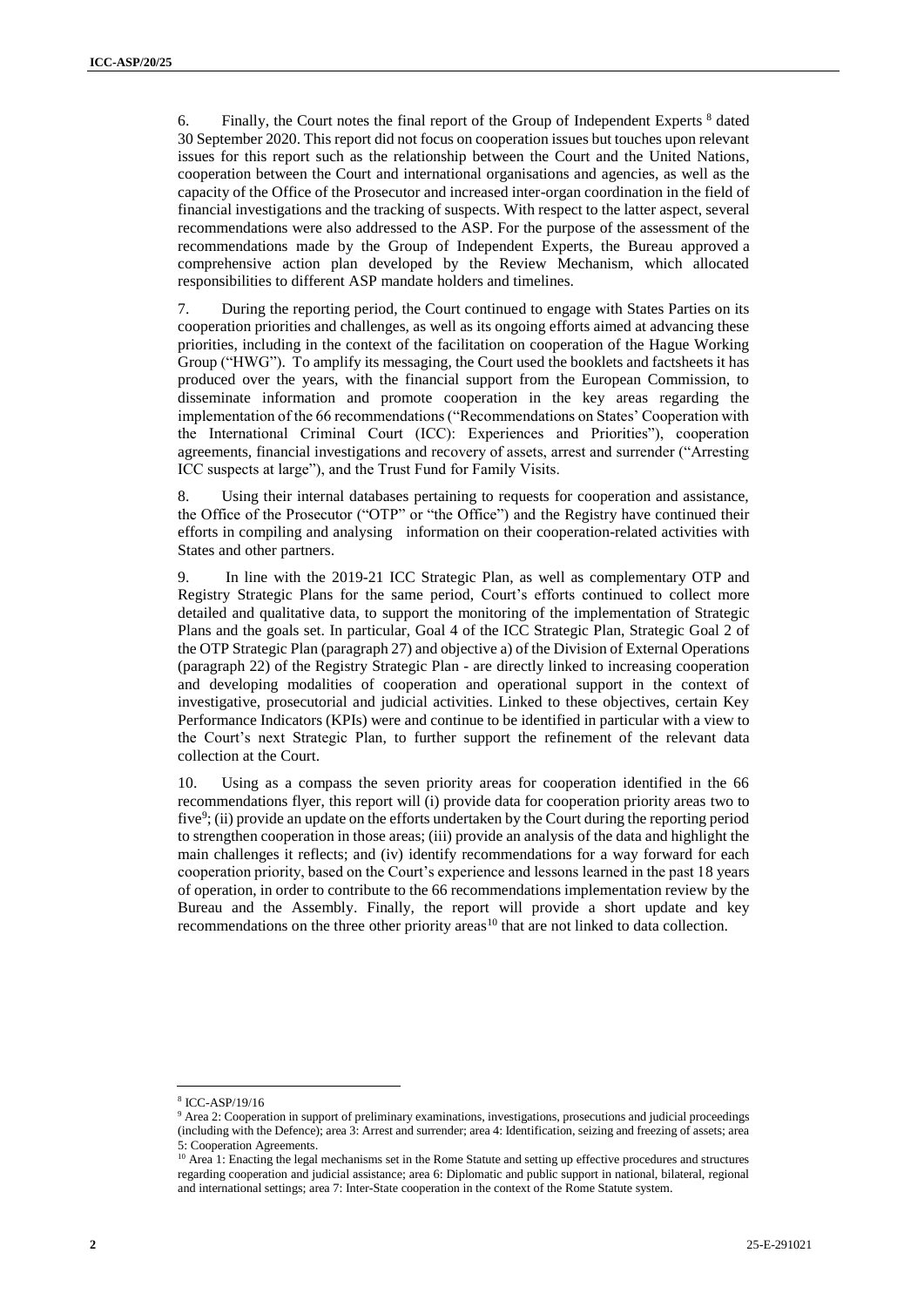**II. Presentation of the collected disaggregated data on cooperation, focusing on the four priority areas with detailed data collection (cooperation in support of investigative, prosecutorial and judicial activities; arrest and surrender; financial investigations and asset recovery; and cooperation agreements) – update on ICC efforts, challenges identified, and recommendations on the way forward**

**1. General overview of data collected for requests for cooperation and assistance sent and received by the OTP and the Registry during the reporting period** 

| <b>Office of the Prosecutor</b>                 |                                                           |  |
|-------------------------------------------------|-----------------------------------------------------------|--|
| <b>Total number of Requests for Assistance</b>  | 387 RFAs (including 130 notifications of missions)        |  |
| ("RFAs") sent during the reporting period       |                                                           |  |
| $(16/09/2020 \text{ to } 15/09/2021)$           |                                                           |  |
| Evolution based on the last reporting           | $-3,7\%$ (with notifications) and $-22,59\%$<br>(without) |  |
| period $(2nd$ September 2018 to 1 <sup>st</sup> | notifications)                                            |  |
| September 2019)                                 |                                                           |  |
| Average time needed to execute an RFA           | $61,06$ days                                              |  |

| Registry                                           |                                                            |
|----------------------------------------------------|------------------------------------------------------------|
| <b>Total number of Requests for Cooperation</b>    | 467 RFCs (including 124 RFCs sent by the relevant sections |
| ("RFCs") sent during the reporting period          | in HQ and 343 operational requests sent by the Country     |
| $(1(16/09/2020 \text{ to } 15/09/2021))$           | Offices / $NYLO$ <sup>11</sup>                             |
| Evolution based on the last reporting              | $+8.6%$                                                    |
| period (16/09/2019 to 15/09/2020)                  |                                                            |
| Average time needed for reply to requests          | 82 days                                                    |
| sent by the HO                                     |                                                            |
| % of positive replies to RFCs sent by the          | 35.11 %                                                    |
| HQ during the reporting period                     |                                                            |
| <b>Number of notifications of decisions/orders</b> | 18                                                         |
| sent during the reporting period                   |                                                            |

**2. Priority area 2: Cooperation in support of preliminary examinations, investigations, prosecutions and judicial proceedings (including with the Defence)**

| <b>Office of the Prosecutor</b>                 |                                                               |
|-------------------------------------------------|---------------------------------------------------------------|
| Total number of RFAs sent during the            | 387 RFAs (including 130 notifications of missions) – same as  |
| reporting period                                | above since all the OTP RFAs relate to investigations,        |
|                                                 | prosecutions and judicial proceedings                         |
| <b>Total number of Requests for Information</b> | 8 RFIs                                                        |
| ("RFIs") concerning the preliminary             |                                                               |
| examinations for the reporting period           |                                                               |
| % of replies for the RFAs during the            | 53,75 % (a total of 208 RFAs executed out of the 387, between |
| reporting period                                | 16/09/2020 and 15/09/2021) <sup>12</sup>                      |
| Average time needed to execute an RFA           | $61,06$ days                                                  |

<sup>&</sup>lt;sup>11</sup> This number does not reflect notifications of judicial documents, missions and efforts deployed concerning the signature of voluntary cooperation agreements.

<sup>&</sup>lt;sup>12</sup> It is normal that all RFAs sent during a specific time period are not executed during the same time period, given the time needed to receive, process, consult, execute the requests. In addition, the closer to the end of the period it is sent, the least likely an RFA will be executed within the same time period. *The choice was made here to only include the RFAs that were sent AND recorded as executed during the period of reference, i.e. this excludes all those RFAs executed during the period of reference but sent before it and all those sent during the period of reference but executed after it.*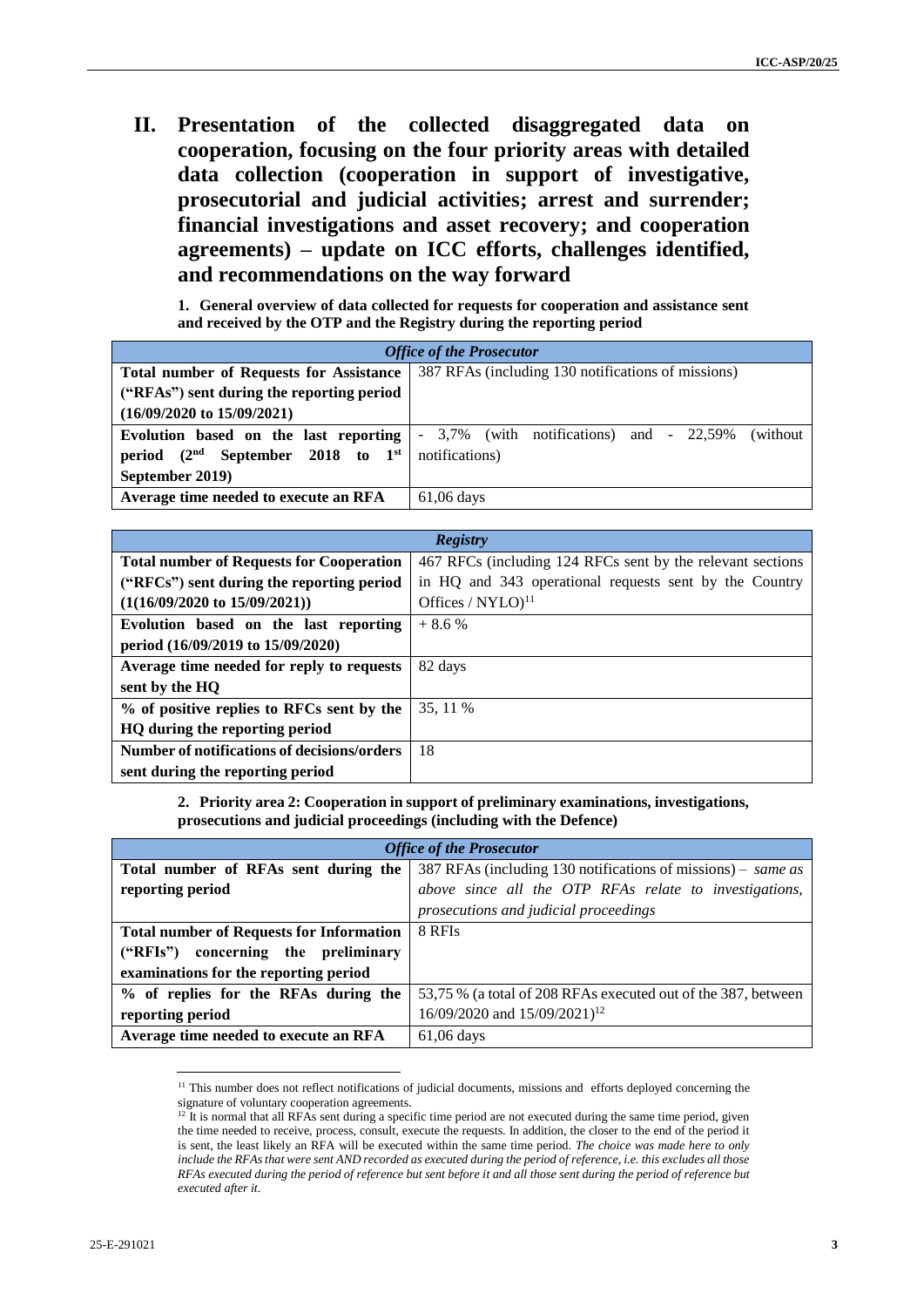| <b>Registry</b>                                                                                          |                                                                |
|----------------------------------------------------------------------------------------------------------|----------------------------------------------------------------|
| Total number of Requests for Cooperation ("RFCs") sent during the reporting period for specific requests |                                                                |
| Number of requests for cooperation                                                                       | 124                                                            |
| Defence teams' requests transmitted by the                                                               | 15 – of which 5 received positive replies (33% execution rate) |
| <b>Registry</b>                                                                                          |                                                                |
| Legal Representatives for Victims teams'                                                                 | None                                                           |
| requests transmitted by the Registry                                                                     |                                                                |
| <b>Witness protection requests</b>                                                                       | 49                                                             |
| Support to judicial proceedings' requests                                                                | 9 (all executed $-100\%$ execution rate)                       |
| Average time needed for reply to request                                                                 | 88 days                                                        |
| from defence teams                                                                                       |                                                                |
|                                                                                                          |                                                                |

#### *Update on ICC efforts during the reporting period*

11. The Court welcomes the initiative of the cooperation co-facilitators of developing and collecting questionnaires among States Parties regarding their cooperation legislation, procedures and modalities, as well as their experiences so far, as well as of putting together a database compiling this information, and allowing for further information sharing between States, and between States and the Court, including in the area of cooperation linked to financial investigations and asset recovery.

12. Notwithstanding the very high number of requests as well as the variety of the types of support requested by the OTP from States, overall, cooperation has been forthcoming and positive. Nevertheless, the OTP continues to experience challenges in the execution of some of its requests, particularly those that seek to obtain large pools of information, or certain technical or sensitive requests and continues to dedicate much time and efforts to consult with the relevant authorities and identify suitable procedures that would allow for a diligent execution of its requests, pursuant to Part 9 of the Rome Statute and applicable national legislations, for all its various types of requests.

13. Among others, the OTP continues to observe that getting access to information collected by military or law enforcement personnel, information from immigration or asylum offices and agencies, information from social media and telecommunication companies and entities, financial information, and information on the location of suspects remains challenging. The OTP notes with concern that it is also increasingly experiencing difficulties in the execution of simpler requests aimed at interviewing witnesses in secure environments, which creates delays to its investigative activities and diverts disproportionately its resources and time to identify suitable locations and ensure conditions for these to take place.

14. In line with paragraph 16 of the 2020 Resolution on Cooperation, and in accordance with its mandate, the Registry has continued its efforts to encourage States to enhance their cooperation with requests from Defence teams, in order to ensure the fairness of the proceedings before the Court, as well as to contribute to the expeditiousness of proceedings.

15. The Registry continues to deal with challenges it experiences regarding cooperation with the Defence teams, and most specifically linked to privileges and immunities; indeed, an important element of the assistance provided by the Registry to the Defence teams is to ensure that, whenever possible, the members of the teams enjoy privileges and immunities, which are fundamental for the performance of their duties in the territory of States where they operate. This assistance is however not always possible given the lack of internal mechanisms, including but not limited to appropriate legislation and procedures, in the relevant States to provide such privileges and immunities. The Court recalls here the importance of States that haven't done so yet to ratify the Agreement on Privileges and immunities ("APIC"), as also mentioned in paragraph 17 of the 2020 ASP Resolution on Cooperation.

16. The Registry supports Defence teams in their efforts to obtain cooperation from States and other stakeholders in the conduct of their investigations and undertakings, notably regarding requests for interviews (for example, with a state official, or a representative of an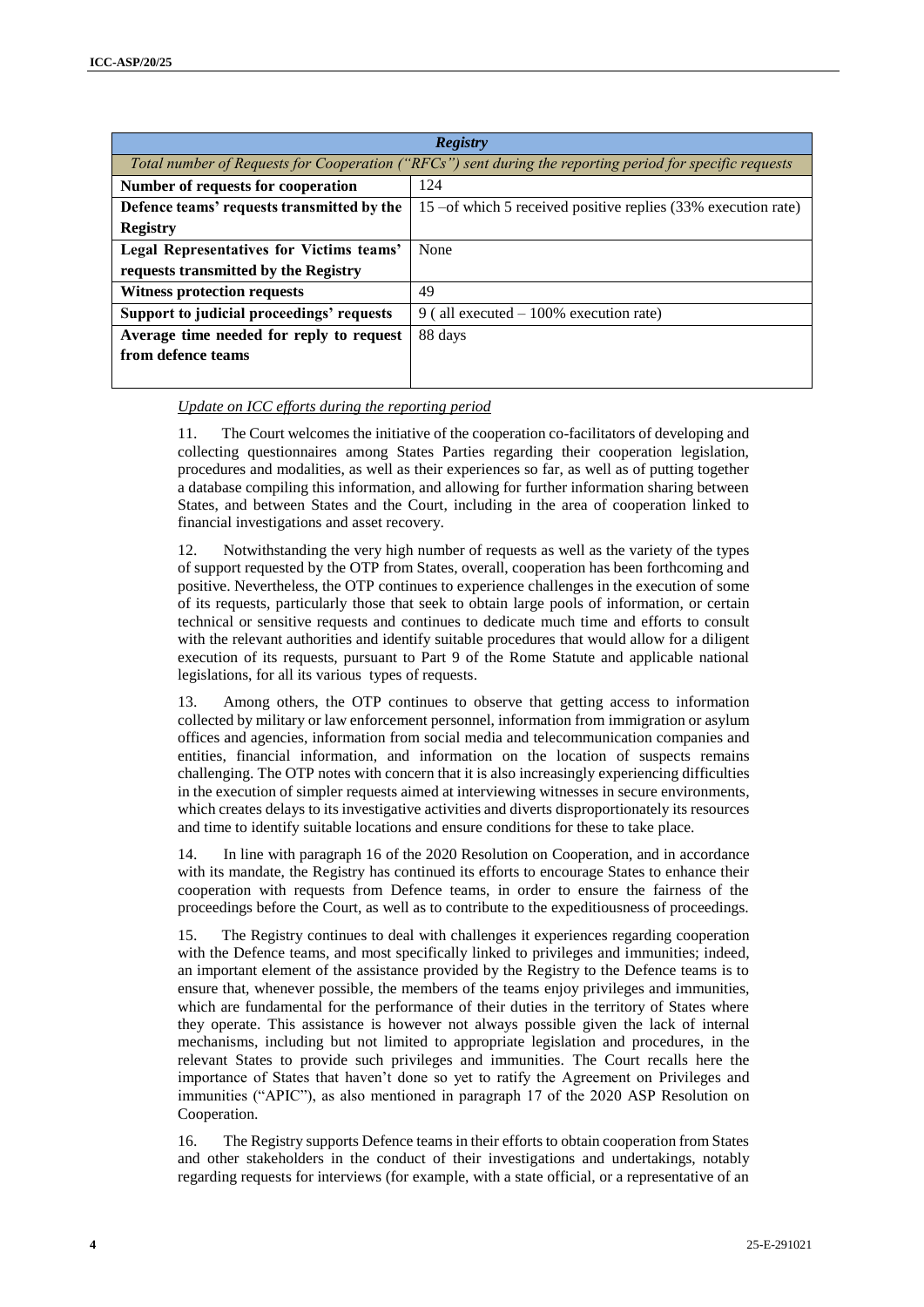intergovernmental organization), or requests for documents and information. It has been the Registry's experience that cooperation with Defence teams is not easily forthcoming, even though they do not often involve complex requests. This is reflected in the data provided above. As in the past, the Registry continues to call for States and other stakeholders to cooperate fully with the requests from the Defence, as this is fundamental to ensuring the rights of the accused and the fairness of the proceedings before the Court.

17. Another area that has called for increased efforts of the Registry in recent years in the area of voluntary cooperation pertains to States' support to the Trust Fund for Family Visits ("TFFV"). As family visits to indigent detainees are subsidized entirely through voluntary contributions by States, non-governmental organizations and individuals to the TFFV, the full and timely implementation of these essential rights is intrinsically linked to the availability of adequate funding. Since its establishment in 2010, the Fund has received a total of 304, 000 Euros from States, for which the Court expresses its appreciation. The Court is grateful for the pledge donation of 20 000 euros made by Avocats Sans Frontières (ASF) thanks to the support of the European Union to finance family visits at the detention centre. It remains necessary to stress the importance of sustainable and adequate funding for this activity, so as to avoid potential negative outfalls on the integrity of the proceedings and the legitimacy of the ICC.

18. During the reporting period, the Court also continued to receive crucial support and cooperation from the UN. The Court is grateful for the important role OLA plays in coordinating its requests for assistance to various departments of the UN Secretariat, to the UN funds, programmes and offices, as well as to Specialized Agencies and to the UN missions deployed in various parts of the world where the Court is involved, and relies on its Liaising Office based in New York to engage strategically with the UN and States. To maintain and strengthen this crucial relationship, a joint roundtable of the United Nations and the Court was held virtually on 19, 20, 25, 26 and 27 May 2021.

19. The Court continued to maintain Country Offices in the DRC, the CAR, Mali, Côte d'Ivoire, Uganda and Georgia. The Country Offices provide in-country security, administrative and logistical support to the activities of the parties and participants to the proceedings before the Court, notably the OTP, defence teams, legal representatives for victims and the Trust Fund for Victims ("TFV"). The Country Offices also handle a number of Registry functions in relation to witness protection, victim participation, outreach and cooperation. Engagement and cooperation with national and local authorities, international organisations and the diplomatic community are among the key aspects in the work of the Country Offices, without which the Court could not maintain sustainable operations in the situation countries.

#### *Recommendations on the way forward*

20. Based on the analysis of the main challenges regarding cooperation, the Court has identified the following recommendations, which remain relevant:

*Recommendation 1:* States should strive to maintain a high level of cooperation for all requests coming from the Court, including requests that might be perceived as sensitive or technically complicated at first glance.

- *Recommendation 2:* In particular, States could consider: requesting or offering consultations and facilitating meetings between the Court organs formulating the requests and the competent national authorities ultimately in charge of executing them with a view to finding solutions together; suggesting potential alternative ways to assist or transmit the information sought; or organising regular bilateral meetings to follow up on the execution of such requests to exchange on the most efficient way forward.

*Recommendation 3:* In addition, it has been the Court's experience that the availability of channels of communication and simplified domestic procedures for dealing with ICC cooperation requests, as well as coordination and information sharing between national authorities dealing with Court cooperation requests, all contribute to a smoother, more efficient cooperation.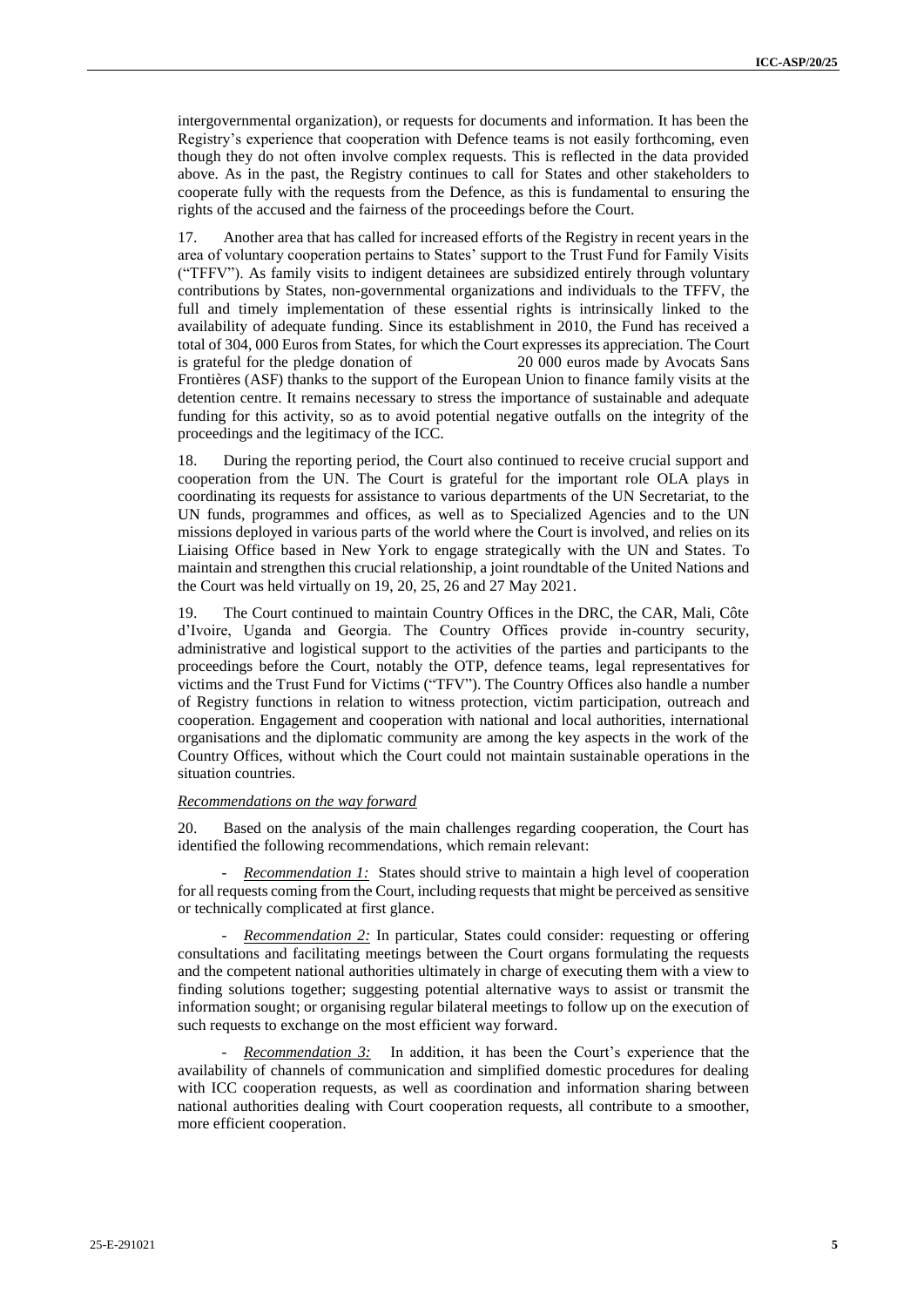- *Recommendation 4:* States could consider informing the Registry on whether they would prefer to receive requests for cooperation from the Defence teams through the Registry or directly from the teams.

Recommendation 5: States could consider mainstreaming information within national judiciary and law enforcement on the legal framework of the Court and cooperation obligations with the Court as a whole, including Defence teams.

- *Recommendation 6:* States could consider specific discussion among States and the ICC on the challenges and impediments (whether legal, technical, logistical or financial) faced by States to answer Defence requests for cooperation.

*Recommendation 7:* Compliance by the Defence teams of the requirements established by the ICC jurisprudence regarding the cooperation requests, i.e. specificity, relevance and necessity.

- *Recommendation 8:* Regular meetings of Defence Teams with the ICC Focal Points from the relevant international organizations.

- *Recommendation 9:* Ratification of the Agreement on Privileges and Immunities of the ICC by all States Parties.

*Recommendation 10:* States could consider having clear and agreed procedures at the domestic level regarding privileges and immunities; not only for ICC staff but also for Defence teams.

*Recommendation 11:* States could consider signing the framework agreements on interim release, release and enforcement of sentences.

21. Besides cooperation in support of the Court's activities, the Court wishes to recall also the challenges related to non-cooperation. In this regard, the Court welcomes the ASP's request for the Bureau to address the issues of cooperation and non-cooperation with the International Criminal Court "as a matter of priority in 2020 through its working groups and facilitations, in a fully inclusive manner [and] in line with their mandates."<sup>13</sup> In this context, the Court welcomes the positive development regarding the first joint event organized by the co-facilitators on cooperation and the regional focal points on non-cooperation, which took place on 5 October 2020 in a virtual platform. In furtherance of prerogatives and obligations under the Statute, it is hoped that the ASP will continue to consider opportunities to increase its efforts with a view to preventing non-compliance, especially in the critical matter of the arrest of persons subject to warrants issued by the Court. The Court hopes that further consultations will take place with a view to reviewing and strengthening the ASP procedures relating to non-cooperation, as well as to developing guidelines regarding the formal dimension of the ASP procedures regarding non-cooperation.

22. The Court would also like to highlight again that the capacity of the UN Security Council to refer a situation to the Court is a crucial tool to promote accountability and avoid an impunity gap, but active follow-up to referrals by the Council in terms of ensuring cooperation from all relevant stakeholders and for as long as the warrants have not all been executed, remains necessary to ensure that effective justice can be delivered when peace, security and well-being of the world are threatened. The need for follow-up also extends to a need to step up efforts to prevent non-compliance with requests for cooperation for arresting ICC suspects, and to react to instances of non-compliance.

23. The Court has transmitted a total of 16 communications on non-cooperation to the Council regarding the situations in Darfur and Libya. On 1 March 2016, the Secretary-General transmitted to the President of the Court a copy of a letter, dated 21 December 2015, from the then President of the Council, indicating that the decisions of the Pre-Trial Chambers concerning non-cooperation in the situations in Darfur and Libya had been brought to the attention of the members of the Council. Since then there has been no formal reaction from the Council to the communications on non-cooperation. The Court looks forward to engaging with interested parties to develop methods of structured dialogue between the Court and the Council to discuss how to improve the implementation of obligations created by the Council, including the execution of arrest warrants, and to seek more constructive strategies

<sup>13</sup> ICC-ASP/18/Res/7, para. 18.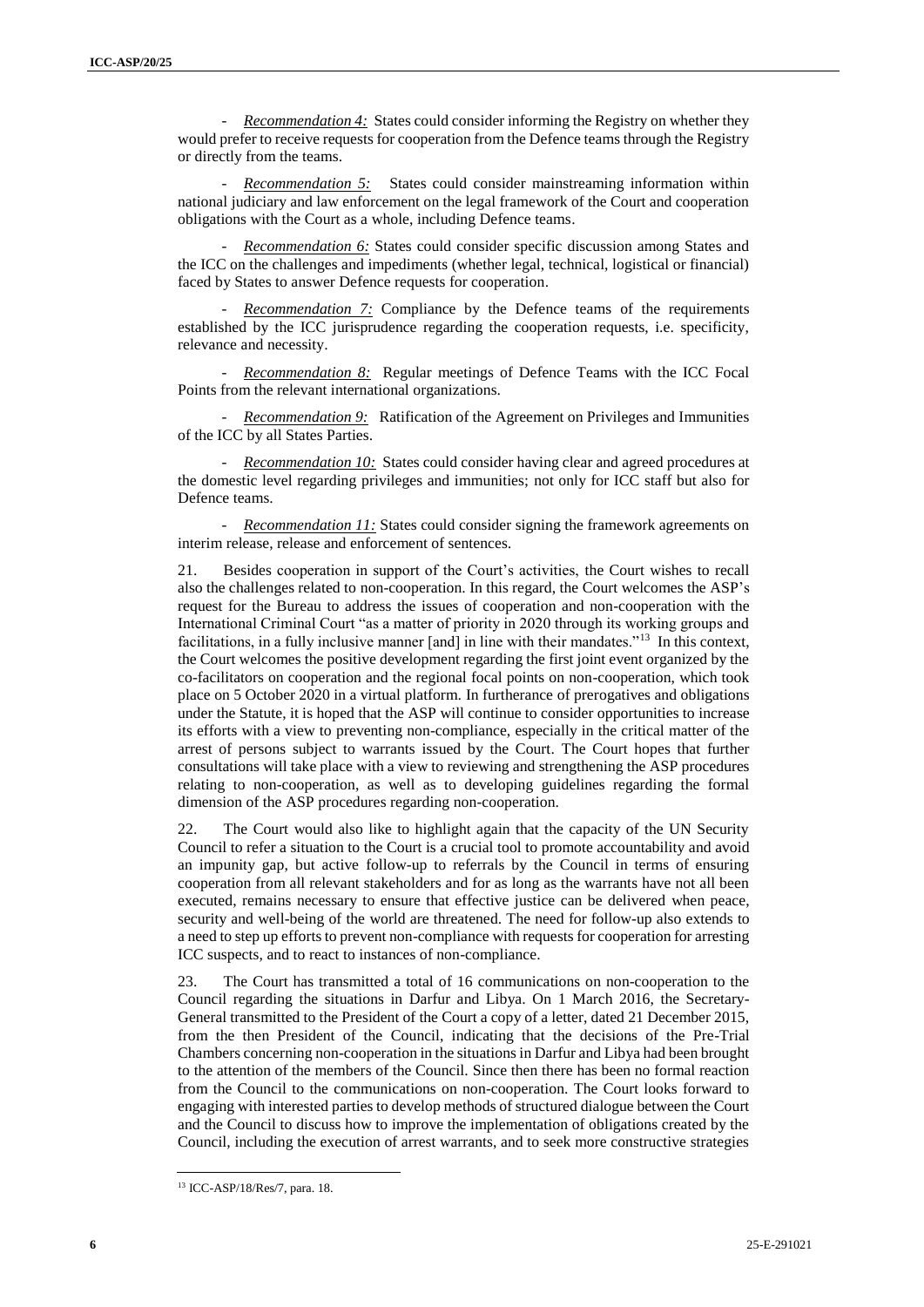for attaining the mutual goals of preventing and ending impunity for atrocity crimes. Following the Arria-formula meeting on the ICC and the Council, organised on 6 July 2018, and the subsequent debrief to the Hague Working Group, both with participation of the Prosecutor, the Court continues to highlight and make efforts, where appropriate, to followup on concrete areas and ideas that can contribute to enhancing the interaction between both bodies. States Parties – in particular through their Permanent Missions in New York – play a lead role in this regard and as such are encouraged to devise strategies to follow up and make progress in a sustained manner.

#### **3. Priority area 3: Arrest and surrender**

| Registry                                           |                                    |  |
|----------------------------------------------------|------------------------------------|--|
| Total number of RFCs sent during the reporting     | 4 (including support in surrender) |  |
| period for arrest and surrender                    |                                    |  |
| Average time needed for reply                      | 47 days                            |  |
|                                                    |                                    |  |
| % of positive replies to RFCs during the reporting | 75%                                |  |
| period                                             |                                    |  |

#### *Update on ICC efforts during the reporting period*

24. On 2 November 2020, Paul Gicheru surrendered to the authorities of the Netherlands pursuant to an arrest warrant issued by the Court under seal on 10 March 2015, subsequently unsealed on 10 September 2015, in relation to offences against the administration of justice consisting in corruptly influencing witnesses regarding the cases from the situation in Kenya. His first appearance before the Court [took place](https://www.icc-cpi.int/Pages/item.aspx?name=pr1545) on 6 November 2020. Mr Gicheru was granted interim release on 29 January 2021 and travelled back to Kenya shortly after. On 15 July 2021, Pre Trial Chamber A confirmed the charges as brought forward by the Prosecutor. His trial is scheduled to start on 15 February 2022. Despite the challenging COVID-19 context, the cooperation and assistance provided by the Netherlands in the surrender process were commendable.

25. Mr Gicheru is the fourth defendant to surrender himself to the Court. His surrender was also a result of continuous efforts by the relevant organs of the Court to remaining seized and ensuring that conducive avenues for the enforcement of pending arrest warrants are in place. This stresses the importance of allocating internal capacities within the Court to track and interact with defendants at large. The OTP and the Registry continued their common efforts to devise and implement strategies to facilitate the arrest of suspects within the interorgan working group on arrest strategies created in March 2016.

26. On 24 January 2021, the Central African Republic surrendered Mr Mahamat Said Abdel Kani (also known as Mahamat Said Abdel Kain and Mahamat Said Abdelkani (or Mr Said) to the Court, in response to a warrant of arrest issued under seal on 7 January 2019 against him, on the charges of alleged crimes against humanity and war crimes committed in Bangui in 2013. The successful surrender operation, once against amidst the challenging COVID-19 context, showed the effectiveness of States' cooperation in this regard, as demonstrated by CAR and the Netherlands authorities.

27. Court-issued requests for arrest and surrender remain outstanding against 12 individuals :

It should be noted that in relation to a number of individuals, the Court has received information from various sources to the effect that they were deceased. However, official information in each case is required to establish the reported death. Warrant of arrest remains in effect until otherwise ordered by the Court.

- i. DRC: Sylvestre Mudacumura, since 2012;
- ii. Uganda: Joseph Kony and Vincent Otti, since 2005;

iii. Darfur: Ahmad Harun, since 2007; Omar Al-Bashir, since 2009 and 2010; Abdel Raheem Muhammad Hussein, since 2012; Abdallah Banda, since 2014;

iv. Kenya: Walter Barasa, since 2013 and Philip Kipkoech Bett, since 2015;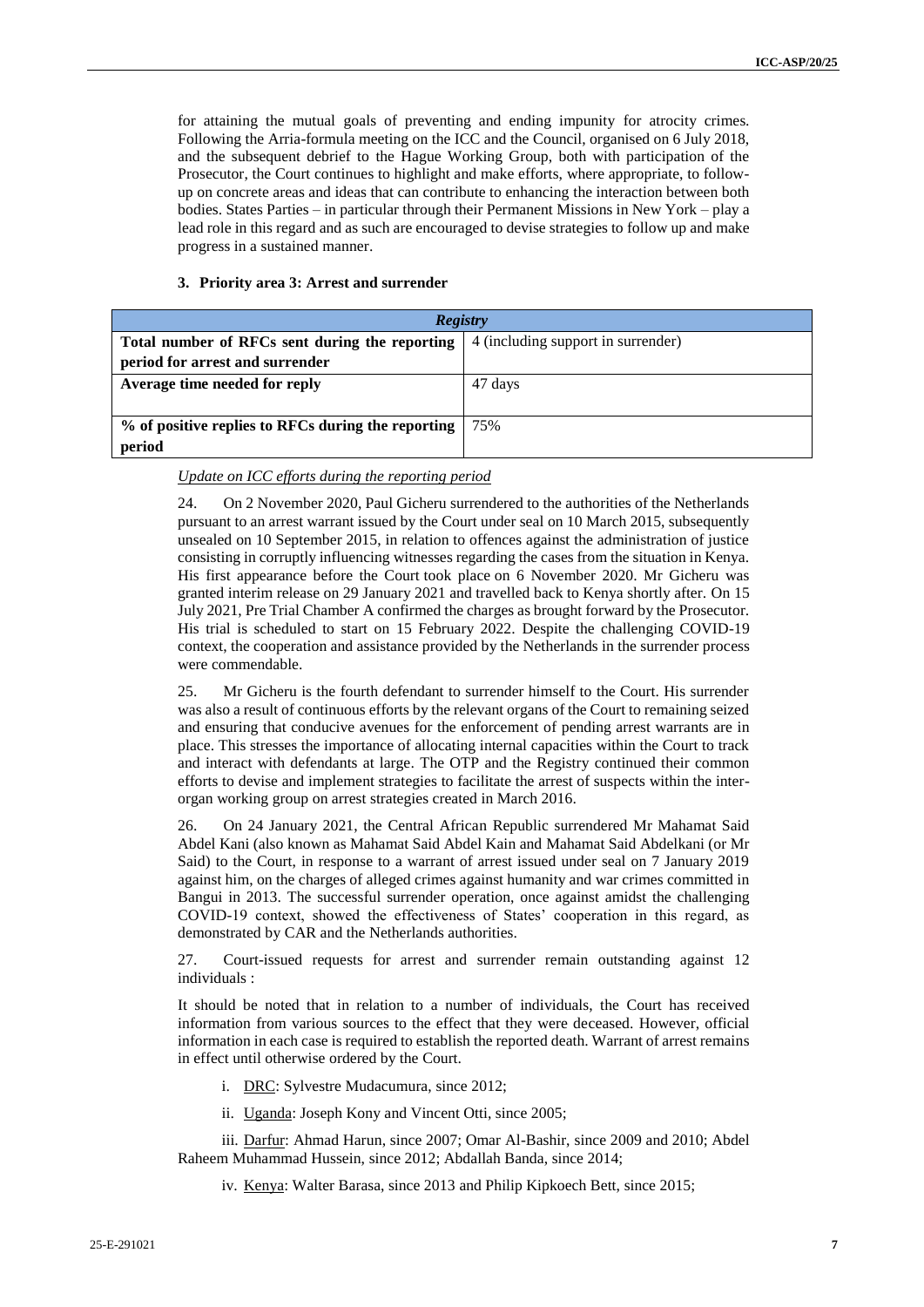v. Libya: Saif Al-Islam Gaddafi, since 2011; Al-Tuhamy Mohamed Khaled, since 2013; Mahmoud Mustafa Busayf Al-Werfalli, since 2017.

28. The warrant of arrest for Simone Gbabgo was vacated on 19 July 2021 at the request of the Office of the Prosecutor.

#### *Recommendations on the way forward*

29. Based on its experience, the Court believes that in order to galvanize arrest efforts, different types of actions are needed for each warrant at different stages, all of relevance to States. These notably include:

 $\triangleright$  Tracking efforts (whereabouts, movements, activities):

*Recommendation 12:* Access to information from national authorities, including, when appropriate, specialised services (including solely for the purpose of validating or invalidating information collected by the Court).

*Recommendation 13:* Transmission of information and alerts on suspects.

Recommendation 14: Availability of judicial measures and tools to facilitate access to information on the whereabouts of suspects, including access to special investigative techniques and tools in the hands of national law enforcement and intelligence services as needed.

 $\triangleright$  Identification of potential leverage and partners:

- *Recommendation 15:* Support in multilateral fora (UN, regional, specialised networks) and bilateral encounters, and efforts to keep the issue on the agenda.

- *Recommendation 16:* Insertion of arrest warrant execution in talking points and external relation strategies, as appropriate.

- *Recommendation 17:* Focus on compliance with ICC decisions, including as part of larger diplomatic discussions and fora.

- *Recommendation 18:* Link arrests to the importance of the Court's mandate. Campaigns and reminders on the alleged crimes and the charges, especially in the situation where the investigations take place $14$ .

- *Recommendation 19:* Reactivity when information sent on suspects' movements.

 $\triangleright$  Operational support:

- *Recommendation 20:* Surrender procedures and availability of legal and technical processes (SOPs developed, including established procedures in place for different arrest / surrender / transfer scenarios, taking into account key elements that can influence legally and operationally the operations, such as for instance the existence of complete implementing legislation in the State of arrest).

*Recommendation 21:* The integration of exceptions to UN travel bans for the fulfilment of a judicial process are also a useful tool for the ICC for the purposes of bringing arrested individuals to the Court, and these mechanisms need to be triggered on an urgent and simplified basis.

- *Recommendation 22:* Transport and logistics: the Registry has also recently developed a model agreement for air transport, following earlier contact with a number of States to explore innovative ways of tapping into their air transport capacity that could be made available to the ICC when persons arrested are transferred to the seat of the Court. The Registry will be approaching States with this model agreement, hoping it will provide the Court with new options to enable the operational and logistical support needed to make transfer operations a success.

<sup>&</sup>lt;sup>14</sup> The Court has developed factsheets on the suspects at large, a leaflet to increase attention for and knowledge of pending warrants, as well as reformulated its website to further highlight the issue and make relevant information easier to access as well as to facilitate transmission of relevant information from external sources. These efforts were combined with a communication campaign launched in November 2018, and the Court will continue to call upon its States Parties to support it with similar efforts at the national and regional levels.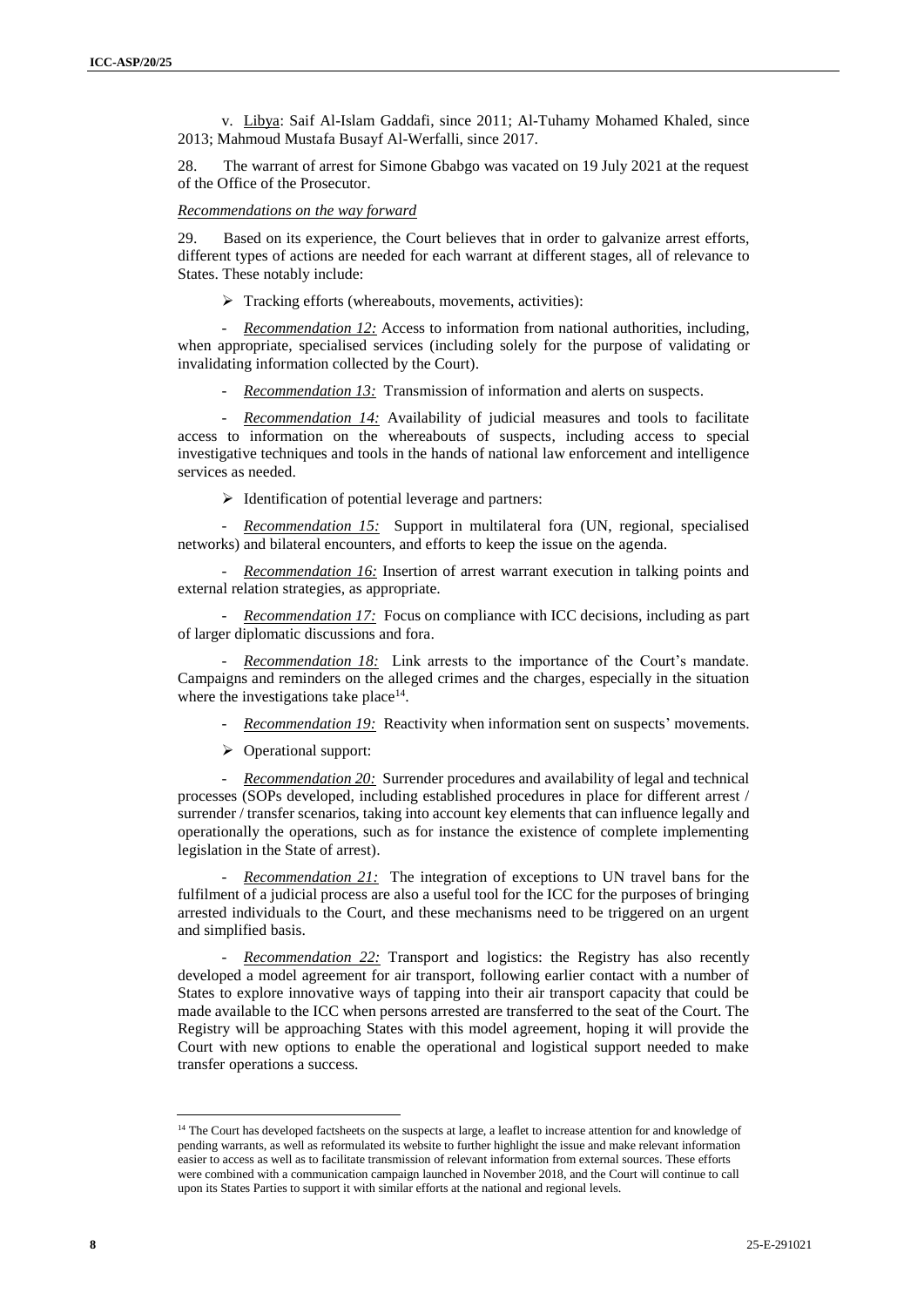30. Through its dedicated Working group and its external relations efforts, the Court on its side will continue to promote further informal exchanges and coordination with States and relevant intergovernmental organizations to share information and develop concrete strategies towards arrests, including but not limited to efforts concerning sanctions and travel bans. At the same time, the Court encourages all relevant stakeholders to re-commit and make meaningful strides in order to find remedy to this crucial challenge to the cooperation regime and the credibility of the Rome Statute system.

#### **4. Priority area 4: Identification, seizing and freezing of assets**

| <b>Office of the Prosecutor</b>                           |       |
|-----------------------------------------------------------|-------|
| Total number of RFAs sent during the reporting period 2   |       |
| for financial investigations for identification of assets |       |
| % of execution rate                                       | $0\%$ |
| Average time needed to execute an RFA                     | n/a   |

| <b>Registry</b>                                           |               |
|-----------------------------------------------------------|---------------|
| Total number of RFCs sent during the reporting period     | - 3           |
| for financial investigations for legal aid                |               |
| Total number of RFCs sent during the reporting period     | $\mathcal{D}$ |
| for asset recovery for fines and reparations              |               |
| Average time needed for reply                             | 124           |
|                                                           |               |
| % of positive replies to RFCs during the reporting period | 40%           |

*Update on ICC efforts during the reporting period*

31. Regarding this complex cooperation matter, the Court is thankful to the HWG cooperation co-facilitators for the efforts put forward in the course of 2019 and 2020, in furtherance of the Paris Declaration on cooperation regarding financial investigations and asset recovery of 2017, which forms a very useful basis for further discussions and concrete enhancements regarding cooperation in this area.

32. Thanks to a generous donation by France, the Court will also organise a first meeting of operational focal points designated to assist the Court in the implementation of its requests for identification, seizing and freezing of assets. The objective will be to develop a network of operational focal points who are both familiar with domestic requirements and ICC procedures. The OTP and the Registry have continued to approach several States Parties on a bilateral basis during the reporting period to explore with them ways to access information in a timely manner and identify focal points among the relevant authorities and fast track channels to ensure preservation of relevant information. Reference is made here to paragraphs 48 to 56 of the 2018 ICC Report on Cooperation, which detail the specific legal and operational framework in which the Court seeks cooperation from States and other stakeholders in the area of financial investigations and recovery of assets. The Court also continued its efforts to exchange with States to improve its requests and explain it specific mandate to States as recommended by the Assembly of States Parties following the Paris Declaration. In support to its investigative activities, the OTP has also continued to approach private entities and experts to seek their support and advice to review and improve as needed its investigative practices and methodologies in this area. During the reporting period, the Registry sent fewer new requests for cooperation in this area focusing its efforts on obtaining replies from existing pending requests and analysing replies received.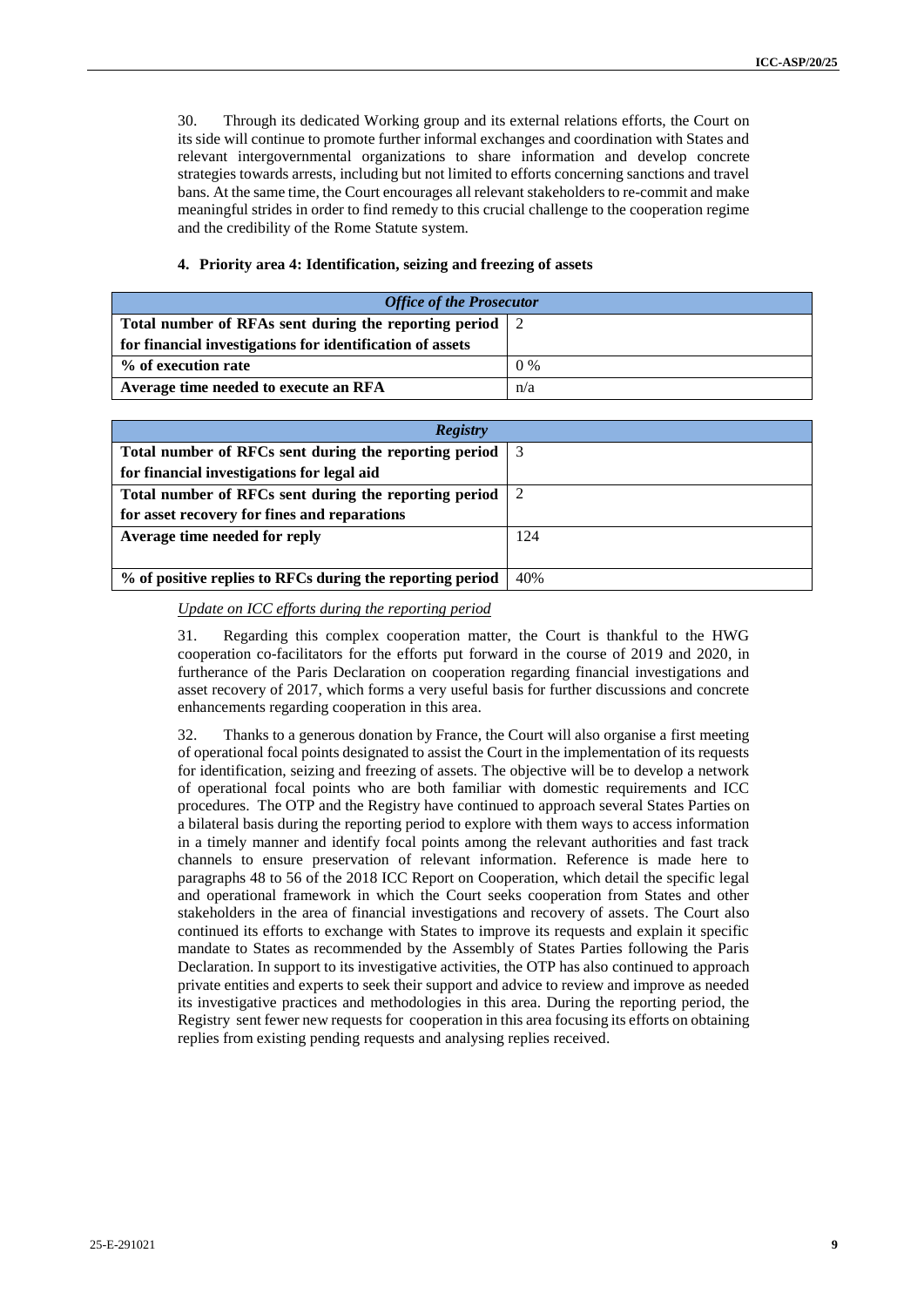*Recommendations on the way forward*

33. A number of immediate steps could indeed be taken by States to support the work of the Court:

- *Recommendation 23:* The adoption of the necessary legislation or procedures in line with Rome Statute obligations to be in a position to reply timely and effectively to relevant requests from the Court. It is paramount that the Court can count on the full and timely cooperation from States in order to successfully retrace the complex asset recovery scheme of any given ICC suspect and/or accused.

- *Recommendation 24:* Streamlining ICC specific needs domestically so that the prosecution of war crimes and crimes against humanity triggers the same reflexes in terms of financial intelligence and investigations as the prosecution of financial crimes or transnational organised crimes. It is hoped that the leaflet that was produced in 2018 on Financial Investigations and the Recovery of Assets by the Court will help the national experts in understanding better these needs.

*Recommendation 25:* The opening of domestic investigations into possible financial crimes on the basis of information received by the Court so that States can use the full arsenal offered by their national law.

*Recommendation 26:* The appointment of focal points on freezing of assets, without prejudice to the formal channels of communication identified by each State, to follow up on exchanges with the ICC as appropriate.

*Recommendation 27:* Within the judicial context, by replying to the requests of Chambers and asking for clarification where required, States can contribute to shaping the Court's case-law on this complex matter.

- *Recommendation 28:* Periodic bilateral meetings can be organised so that the staff of the Court understand the specificity of relevant national systems and identify the best procedures to follow together with the requested State; the Court has already started to include this item in all planned meetings with relevant State representatives it meets, whether at the headquarters or during missions.

*Recommendation 29:* Subject to the authorization of the relevant Chamber, the Registry recommends to share information provided individually by several States amongst these States with a view to obtaining a more general picture of the estate of the person. This way, States could combine their analytical efforts to obtain more targeted and comprehensive information to the benefit of the Court.

#### **5. Priority area 5: Cooperation agreements**

| <b>Registry</b>                                    |            |
|----------------------------------------------------|------------|
| Total number of RFCs sent during the reporting     | 45         |
| period for release matters                         |            |
| Average time needed for reply                      | $140$ days |
|                                                    |            |
| % of positive replies to RFCs during the reporting | 15.5%      |
| period                                             |            |

#### *Update on ICC efforts during the reporting period*

34. This area of cooperation remains a challenge despite the two voluntary agreements signed during the reporting period. On 11 October 2021, the Court and the Government of the France signed an Agreement on the Enforcement of Sentences. Under the agreement, persons convicted by the ICC may serve sentences of imprisonment in France if so decided by the Court and accepted by the Government of France. Similar agreements on the enforcement of sentences are currently in force between the ICC and Argentina, Austria, Belgium, Denmark, Finland, Georgia, Mali, Norway, Serbia, Sweden and the United Kingdom of Great Britain and Northern Ireland. The Court is grateful to the Government of France for concluding the agreement, and encourages other States Parties to follow this example in the spirit of article 103(3)(a) of the Rome Statute, according to which the "States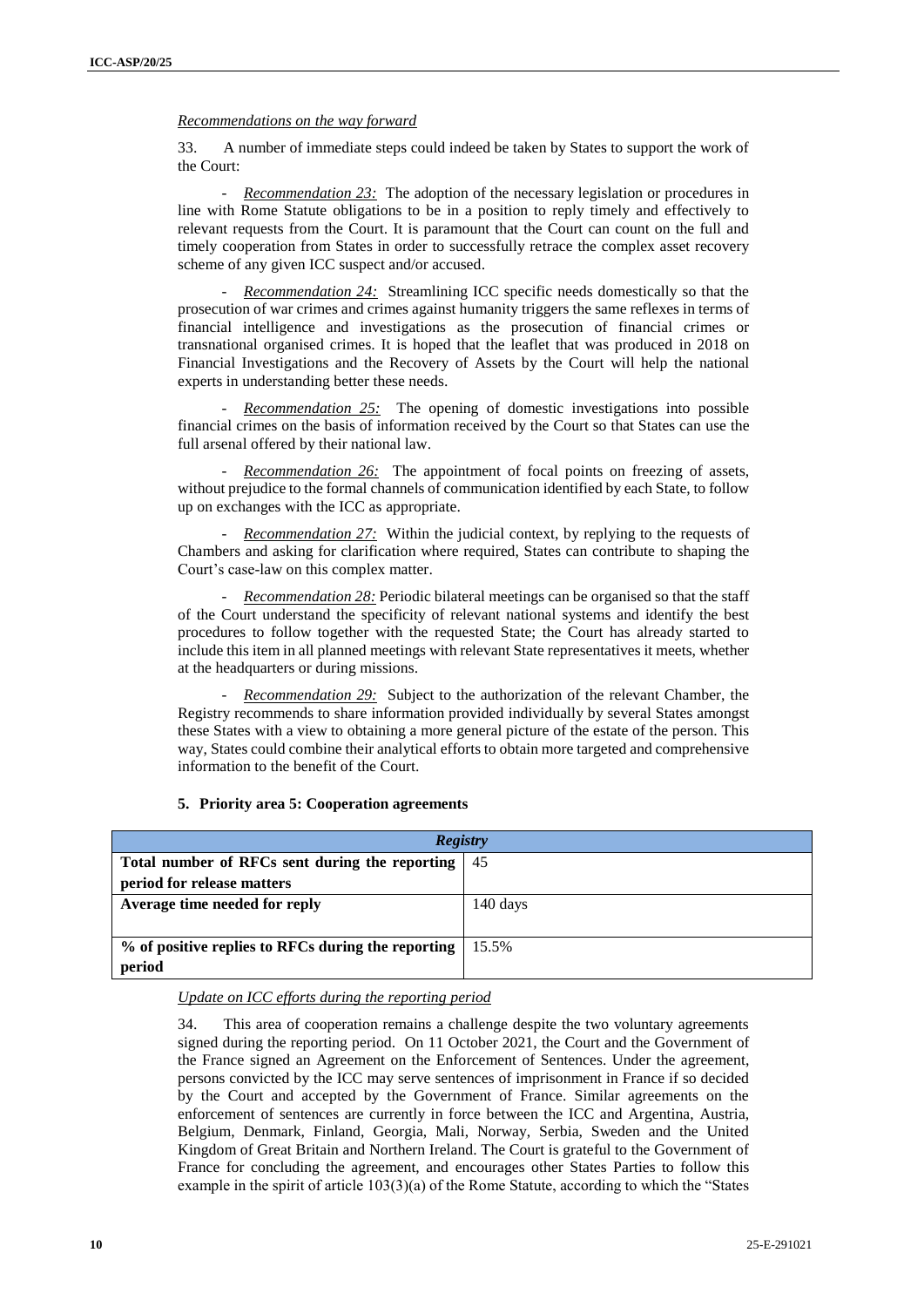Parties should share the responsibility for enforcing sentences of imprisonment, in accordance with principles of equitable distribution".

35. In September 2021, the Registry entered into a relocation agreement which brings the total number of relocation agreements to 25. The Registry continues its efforts on this issue that is paramount for the Court to be able to offer protection to its witnesses.

36. Unfortunately, no agreement on release or interim release was signed despite numerous efforts engaged by the Registry. The Court urges States Parties to consider signing these agreements, and stands available to provide additional information and enter into bilateral discussions with any interested State Party on the matter. It will continue to engage with States and other relevant stakeholders through high level and working level engagements, including official visits and meetings, as well as seminars and events it organizes, thanks notably to the financial support of the European Commission, or takes part in. The Registry has continued to develop the practice of informal videoconferences with relevant officials in capitals of interested States in order to provide additional information and clarify concerns or misconceptions on the agreements. This has proven to be a quite successful practice, and one that the Registry is ready to explore with other interested countries. Finally, the Registry continues to rely on the brochure on cooperation it has developed in English, French and Spanish to promote better understanding of its needs, as well as to share with interested States model agreements they can consider in their national discussions.

37. The Court is grateful in this regard for the support of civil society to promote these agreements, and is in particular thankful to the Coalition for the ICC, Parliamentarians for Global Action and the International Bar Association (IBA) for their work including the recent release of the IBA guide titled "Strengthening the International Criminal Court and the Rome Statute System: A Guide for States Parties"

38. Given the scarce amount of framework or ad hoc cooperation agreements on interim release, the Registry is facing challenges in implementing the Chambers' decisions in this regard. This is demonstrated by the data collected regarding cooperation in the area of release. As emphasized repeatedly by the Court, the consequences of the absence of States Parties willing to accept released persons are serious. For example, individuals who cannot be successfully relocated may remain *de facto* detained, despite having been released. In this respect, other international criminal tribunals, such as the International Criminal Tribunal for Rwanda, have encountered difficulties in finding States willing to accept acquitted persons on their territory. In addition to the egregious impact such a situation would have on the released person, it prevents the Court's system from functioning and runs counter to the Court's objective of applying the highest international standards. Moreover, in the case that the Pre-Trial or Trial Chamber grants a person with interim release, in order for it to be effective, the Court must rely on States Parties and their willingness to accept the person on their territory. If States Parties are unwilling to do so, this could hamper the possibility of interim release or render it impossible.

39. In the Gbagbo / Blé Goudé case, for instance, which was referenced in the Court's Report on cooperation of 2019, the Registry has had to deploy and is still deploying as far Mr, Blè Goudé is concerned extensive efforts since early 2019 to try to find a sustainable and fair solution. While these energies are geared towards finding a solution to the case at hand, it is crucial to build a common understanding of the fact that voluntary cooperation requires sustained multilateral, shared efforts for the Court and States Parties to find effective longterm solutions.

#### *Recommendations on the way forward*

40. Based on the efforts of the last five years to prioritize the signature of these agreements, the Court has identified some recommendations for the consideration of States:

*Recommendation 30:* The inclusion of elements of the cooperation agreements in the provisions of national implementing legislation of the Rome Statute, which will facilitate the negotiation, if needed, with the Court, for the later operationalization of this cooperation; the Registry is available to advice States in this regard, if relevant.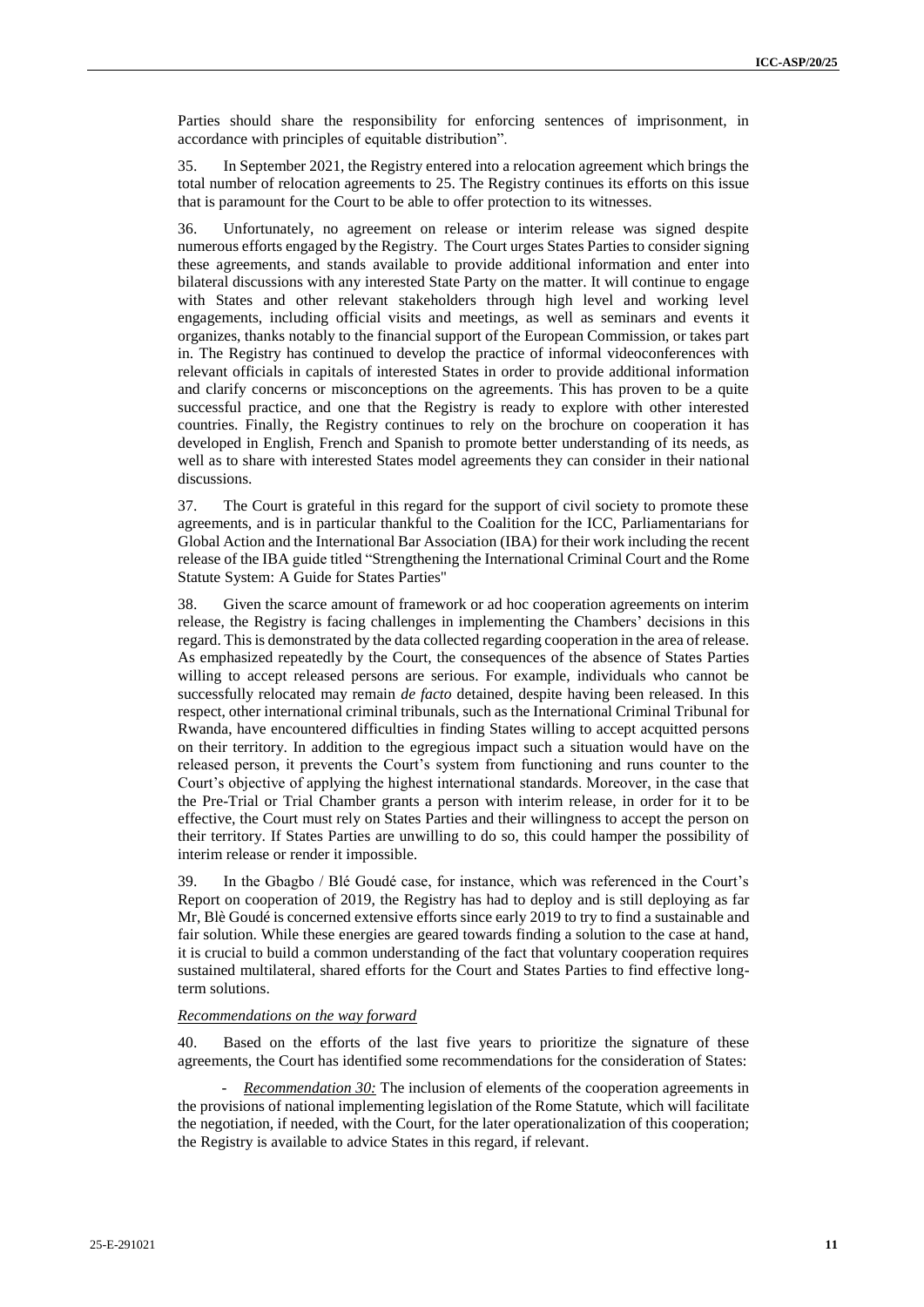*Recommendation 31:* The possibility to engage in synergies between the cooperation and the complementarity facilitations, especially when considering the identified needs of certain States and available organizations or States that can share their expertise or provide capacity-building activities, including in areas covered by the cooperation agreements (such as witness protection, monitoring systems, reintegration programs or the national penitentiary systems).

- *Recommendation 32:* The possibility for States that have signed cooperation agreements with the Court to act as "goodwill Ambassadors" in their region and in their contacts with other States, in order to explain how they are working with the Court and to clarify implications and opportunities.

*Recommendation 33:* The availability of the Court to take part in videoconferences or technical engagements with the relevant national stakeholders of interest countries, to discuss in detail the agreements and how they can function within the national legal framework of each State.

*Recommendation 34:* The possibility of including the signature of cooperation agreements as an item in the agenda of meetings of regional groups.

- *Recommendation 35:* Utilizing, where necessary, the availability of the Special Fund for Relocations and of Memoranda of Understanding with the UNODC, which can contribute to neutralize costs for the State, as well as to enhance the national capacity of an interested State, not only to cooperation with the Court but also to strengthen its domestic system.

## **III. Update and key recommendations on the three other cooperation priority areas not linked to data collection (legal mechanisms and procedures for cooperation; diplomatic and public support; and inter-State cooperation)**

**1. Priority area 1: Enacting the legal mechanisms set in the Rome Statute and setting up effective procedures and structures regarding cooperation and judicial assistance**

#### *Update on ICC efforts during the reporting period*

44. Due to the COVID-19 pandemic, the Court was not able to organize its 8th Focal Points Seminar on Cooperation during the reporting period. The seminar is expected to take place in 2022, bringing together the national focal points from situation countries and other countries of relevance for the judicial activities of the Court and which are instrumental in facilitating the cooperation between the Court and the competent authorities. These gatherings provide a unique platform to enhance dialogue and cooperation between the Court and States, including on new developments in terms of technical areas of cooperation (such as witness protection, disclosure, cooperation with the Defence, financial investigations and asset recovery, implementation of arrest warrants); they also have contributed to the development of an informal network of national experts on cooperation with the Court that can share and learn from each other's' experiences. The Court has benefited in this context from the financial support of the European Union, and participation of the HWG cooperation co-facilitators, as well as representatives from regional and specialized networks and organizations, that have also shared their expertise and provided new avenues for States to interact and seek support should they need it to fulfil their cooperation obligations vis-à-vis the Court.

45. Similarly to 2020, due to the ongoing pandemic travel and gathering restrictions, in addition to the Focal Points Seminar referred to above, several other events aimed at promoting cooperation had to be postponed, among which, a High-level regional seminar in the Asia-Pacific region as well as a regional high-level seminar in Dakar, Senegal. Considering the pandemic situation and to pursue the mandate of the ICC, the Court organized events online instead, in order to maintain the momentum created by its cooperation efforts before the pandemic.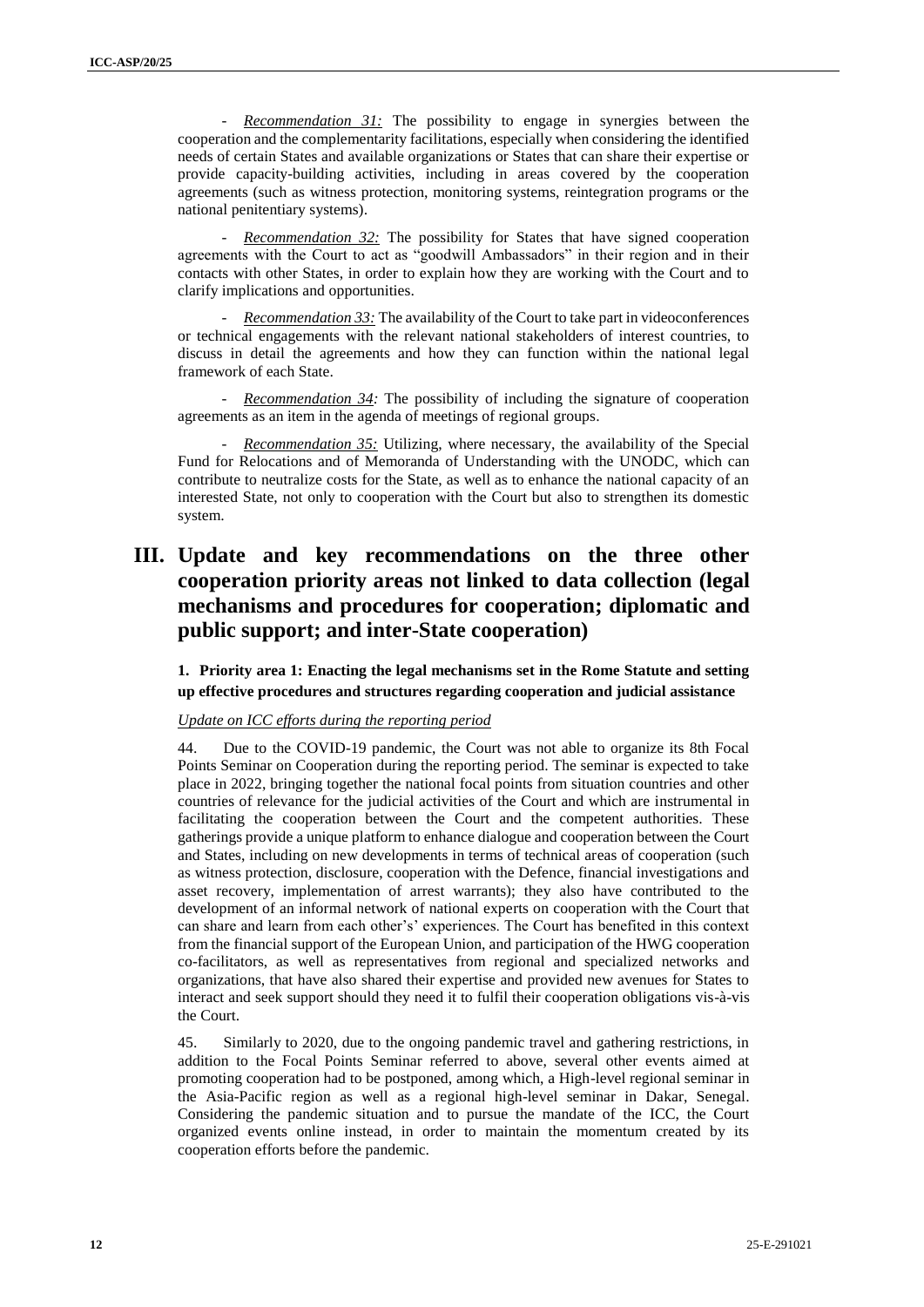46. Missions to States Parties provide important opportunities for engagement with multiministerial counterparts that are part of the national effort to cooperate with the Court, and allow the OTP and the Registry to identify specific focal points as well as areas of further cooperation (including regarding cooperation agreements). They can also be used as opportunities to raise awareness of the Rome Statute and the Court within a variety of relevant pools of interlocutors, such as the judiciary, law enforcement agencies, bar associations, specialized units working on witness protection or asset recovery, as well as civil society, academia and students. The developments with regard to COVID19 pandemic will determine the extent with which the Court may begin re-engaging in the in-person engagements or missions, while making use of the newly acquired digital tools and skills to reduce costs and increase impact of the said engagements.

#### *Recommendations on the way forward*

47. Based on its experience and assessment, the Court suggests the following recommendations:

- *Recommendation 36:* As recalled by paragraphs 7 to 9 of the 2019 ASP Resolution on Cooperation, as well as in the Paris Declaration with respect to the tracing and recovery of assets, adequate implementing legislation at the national level, including through integration of the relevant provisions of the Rome Statute into national legislation, greatly facilitates cooperation between the Court and States. As less than half of the 123 States Parties have adopted legislation in order to implement the cooperation obligations provided for in Part 9 to this date, the Registry of the ICC has availed itself in several instances during the reporting period to provide support and technical advice to interested States engaged in a domestic process to adopt cooperation implementing legislation. While the Registry will not provide substantive advice on matters of national concern, it is ready to participate in discussions and provide written submissions to national stakeholders at the request of the State on the key elements of Part 9, and share what has been its experience and lessons learned in the last 15 years of implementing the cooperation provisions with States Parties. The Court is also following the Mutual Legal Assistance ("MLA") initiative with interest, as an example of a platform where relevant inter-State cooperation matters are being discussed.

- *Recommendation 37:* Clear procedures and distribution of roles and responsibilities at the domestic level in the national implementing legislation will help governments ensure that they can expeditiously respond to requests for assistance coming from the Court without any undue delay and, where incorporating the Rome Statute crimes in domestic legislation is concerned, that they can also investigate and prosecute such crimes before their national jurisdictions as relevant.

- *Recommendation 38:* Further, to adopt the necessary national legislation regarding cooperation with the Court guarantees that the actors involved (governmental agencies, but also witnesses, victims and suspects) have legal certainty on the way the different requests for assistance from the Court will be treated.

*Recommendation 39:* Finally, the adoption of clear legal framework for cooperation between the Court and States Parties covering all relevant aspects of potential judicial cooperation requests helps to avoid instances where a country is not capable of addressing a specific request for assistance, thus hindering the execution of the mandate of the Court.

- *Recommendation 40:* In addition, it has been the Court's experience that the availability of channels of communication and simplified domestic procedures for dealing with ICC cooperation requests, as well as coordination and information sharing between national authorities dealing with Court cooperation requests, is a best practice that should be fostered.

48. As paragraph 17 of the 2020 Resolution on Cooperation stresses, it is a matter of priority that States that have not yet done so become parties to the Agreement on Privileges and Immunities of the ICC ("APIC"), and that they incorporate it in their national legislation, as appropriate.

49. States Parties are under an obligation stemming from article 48 of the Rome Statute to "respect such privileges and immunities of the Court as are necessary for the fulfilment of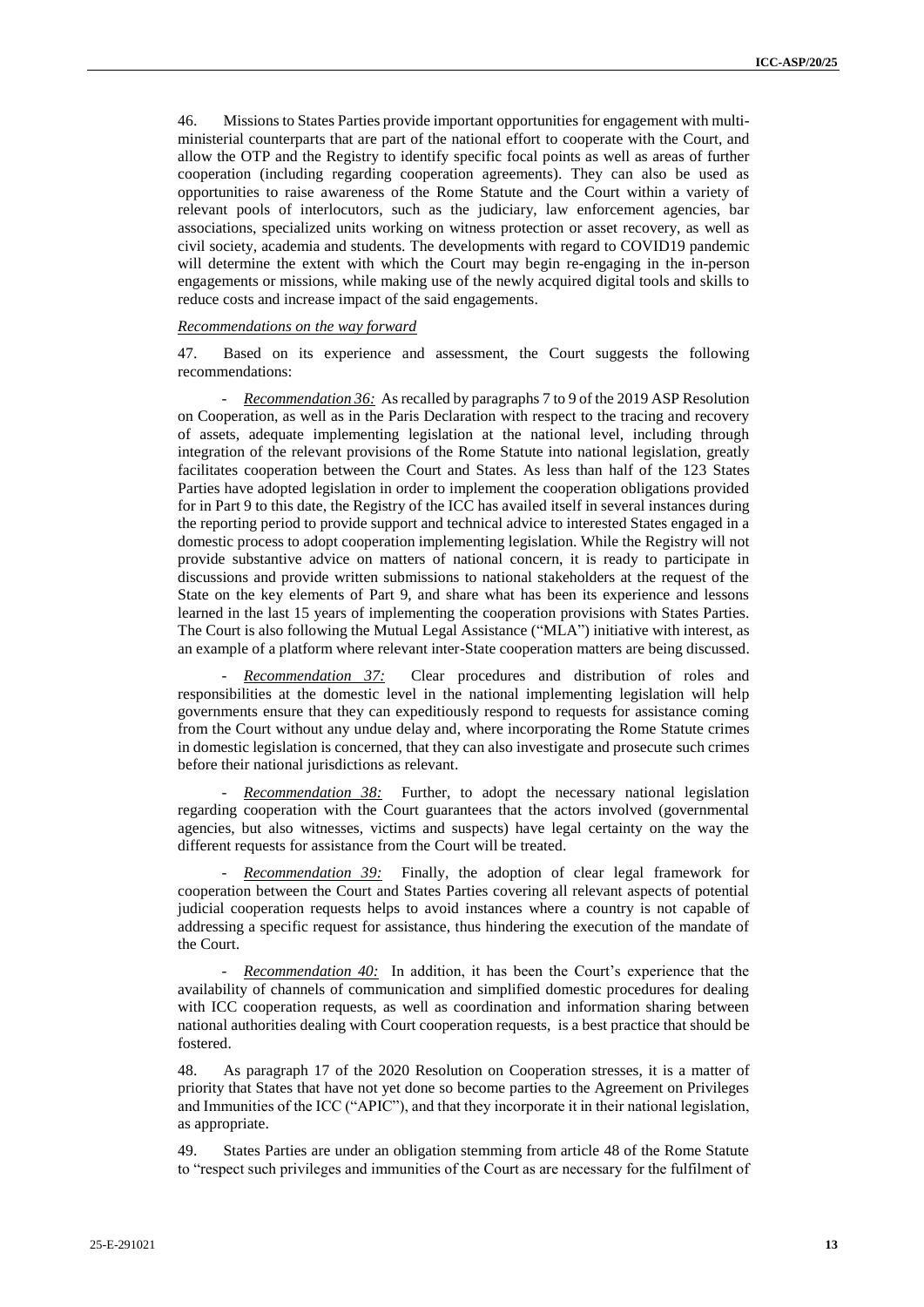its purposes". Paragraphs 2-4 of article 48 furthermore provide for the privileges and immunities of specific categories of Court officials and other persons. However, the general nature of article 48 may give rise to differing interpretations of the exact scope of the Court's privileges and immunities in concrete situations. This may be problematic for the Court as well as for the States concerned.

50. Indeed, the Court faces various challenges in the context of its operations relating to the interpretation or application of the relevant legal provisions, or the absence of necessary privileges and immunities. In instances of travel to States that have not become parties to the APIC, the Registry has to send note verbales based on article 48 and invite States to grant the privileges and immunities, instead of relying on existing legal protections covered by the APIC. Given the current and potential future contexts of operation of the Court, as well as the liability issues that can be attached, the lack of these legal protections for staff and its work can have clear legal, financial and reputational consequences for the Court and States.

51. APIC increases legal clarity and security by specifying in detail the scope of the Court's privileges and immunities. By becoming parties to APIC, States can ensure consistent and unambiguous application of the Court's privileges and immunities on their territory.

*Recommendation 41:* Accordingly, all States Parties are strongly urged to ratify or accede to APIC for their own as well as the Court's benefit. States are also encouraged to implement the provisions relating to the Court's privileges and immunities in their national legislation, and to take active steps to ensure that the relevant national authorities are aware of the Court's privileges and immunities and their practical implications.

#### **2. Priority area 6: Diplomatic and public support in national, bilateral, regional and international settings**

#### *Update on ICC efforts during the reporting period*

52. During the reporting period, because of the restrictions required to avoid the spread of COVID19, most external relations events were organised on line or with an hybrid format. The Court has continued to engage with its long standing partners, its States Parties, the United Nations, the European Union and other International and Regional Organisations as well as civil society during the reporting period.

53. The former Prosecutor addressed the meeting of the Informal Ministerial Network for the ICC during the high-level segment of the seventy-fifth General Assembly session held in September 2020,

54. The Prosecutor's biannual briefings to the Security Council on the Darfur situation [\(10 December 2020](https://www.icc-cpi.int/Pages/item.aspx?name=201210-prosecutor-statement-unsc-darfur) and [9 June 2021\)](https://www.icc-cpi.int/Pages/item.aspx?name=2106-prosecutor-statement-unsc-darfour) and Libya situation [\(10 November 2020](https://www.icc-cpi.int/Pages/item.aspx?name=201110-icc-prosecutor-statement-unsc-libya) and [17 May](https://www.icc-cpi.int/Pages/item.aspx?name=210517-otp-statement-unsc-libya)  [2021\)](https://www.icc-cpi.int/Pages/item.aspx?name=210517-otp-statement-unsc-libya) provided opportunities to inform the Council and the United Nations membership of progress and challenges in relation to the Office's investigations, and the importance of cooperation including with regard to the outstanding arrest warrants. The Court believes that, building on past exchanges, the dialogue between the Court and the Council on matters of mutual interest, both thematic and situation-specific, could be further enhanced, with a view to strengthening synergies between the respective mandates and further developing working methods.

55. The Court, and the Office of the Prosecutor in particular, is grateful for the support demonstrated by the States Parties and other States serving at the Council. The Office has benefitted from formal and informal exchanges in addition to the strong expressions of support, including in the context of media stakeout sessions organised by the ICC focal points on the Council on behalf of the ICC State Party Caucus members following briefings by the Prosecutor to the Council.

56. A joint roundtable of the United Nations and the Court was held virtually on 19, 20, 25, 26 and 27 May 2021. It was an important occasion for officials from the United Nations and the Court to discuss cooperation matters, while reflecting upon best practices and the lessons learnt from cooperation between the United Nations and the Court, with a view to further strengthening the relationship between the two organizations.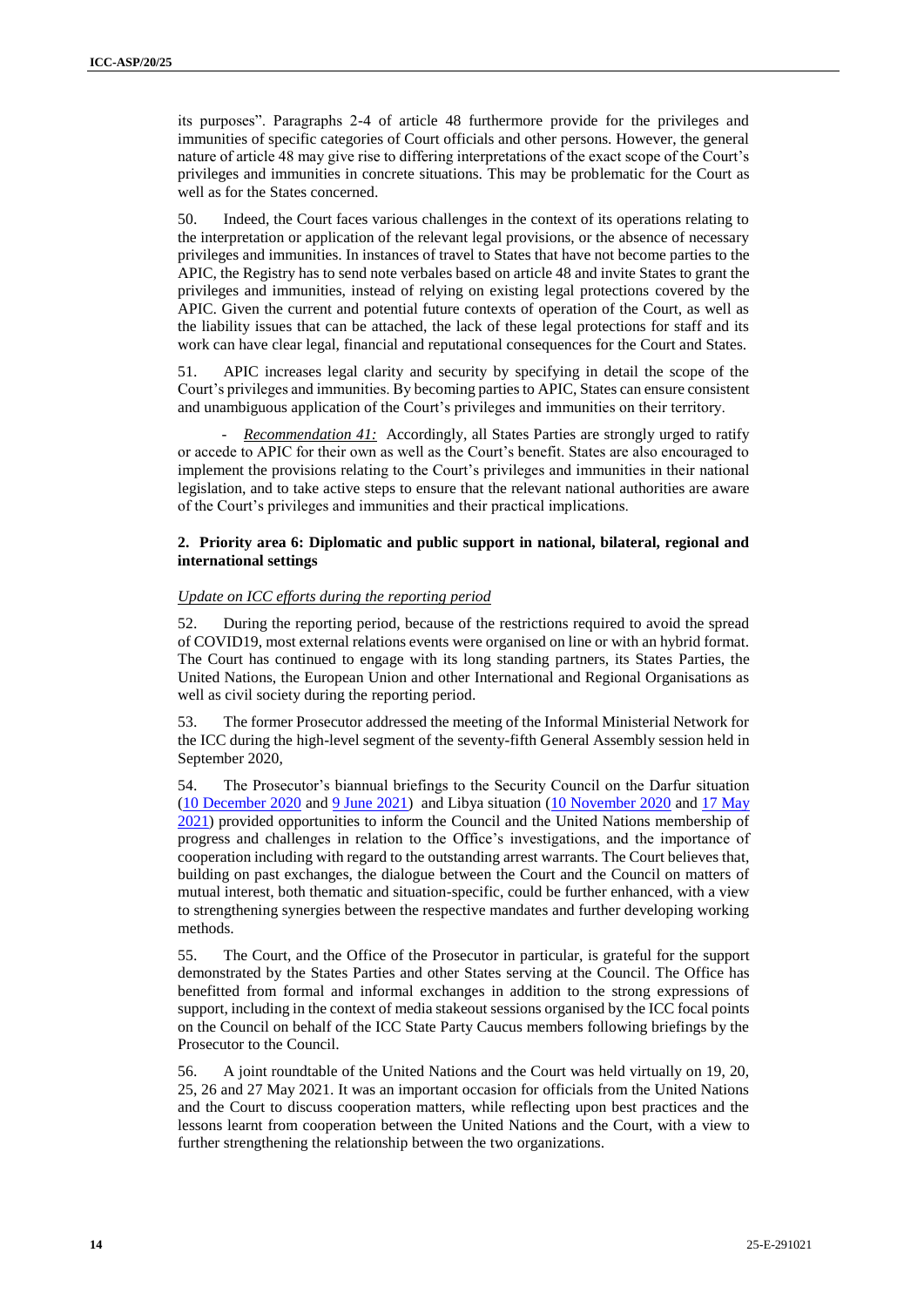57. The Court continued to develop its interaction and cooperation with international and regional organizations as key partners for promoting universality of the Rome Statute, raising awareness of the Court's work, adopting national implementing legislation, enhancing cooperation and promoting wider geographical representation within staff.

58. On 18 February 2021, the Court, together with the Trust Fund for Victims, held a virtual roundtable with representatives from the European Union to discuss the Court's work and current challenges, and the European Union's efforts to support it and the Rome Statute system. This roundtable continued the practice of similar meetings held in the past on an annual basis.

59. The Court greatly values the activities that civil society partners undertake to raise awareness about the Court, to promote the universality of the Rome Statute and to encourage the Statute's full implementation, and continued to participate in those activities. On 19, 21, 28, 31 May and 3 June 2021, the Court held, via videoconference, an annual roundtable with non-governmental organizations. The programme of the roundtable covered a wide range of issues of common interest.

60. Finally, the Court commemorated the Day of International Criminal Justice on 17 July 2021 with the theme of building a #MoreJustWorld, demonstrating the determination of the ICC and its personnel, as well as those affected by crimes, to build a more peaceful, more just world and crafting many calls to action for the general public to get involved

61. On a separate but important note, the Court is highly appreciative of the support of the Assembly, individual States Parties, international and regional organizations and civil society organizations in the context of the threats and sanctions directed against the Court by the previous administration of the United States, which were thankfully ended with the 2 April 2021 decision of the US Government to revoke Executive Order 13928. The public and diplomatic support of the States Parties and other stakeholders of the Court was crucial for the Court to be able to continue its operations during this difficult period.

#### *Recommendations on the way forward*

62. Based on its experience and assessment, the Court would suggest the following recommendations:

*Recommendation 42:* The Court believes further engagement with regional organizations can help promote efforts regarding universality, implementing legislation, cooperation and complementarity, as well as raise awareness of its work, dispel misconceptions, and encourage wider geographical representation within its staff. For this purpose, the Court welcomes opportunities to integrate its work and mandate within the activities of regional and specialized organizations.

*Recommendation 43:* The Court will also continue to seek increased exchanges and integration with specialised organisations on key cooperation priorities, such as regional and international networks of prosecutors and law enforcement, as well as financial investigations and asset recovery, such as UN Office on Drugs and Crime, CARIN, FATF and its regional branches, Interpol, Europol, Eurojust, Justice Rapid Response and the International Commission on Missing Persons ("ICMP").

Recommendation 44: The Court will continue to work towards expanding its relations with States, organizations and partners that can help facilitate such integration, and will also maximize such opportunities by also bringing forward other key objectives for the Court, such as the ongoing efforts from the Registry to promote geographical representation of all States Parties within it staff.

*Recommendation 45:* The Court calls on the ASP to devise a strategy to protect the Court and its personnel against attacks, and be prepared to speak up in the Court's defence, given that its dignity and political impartiality seriously inhibits its ability to defend itself against such attacks by political actors.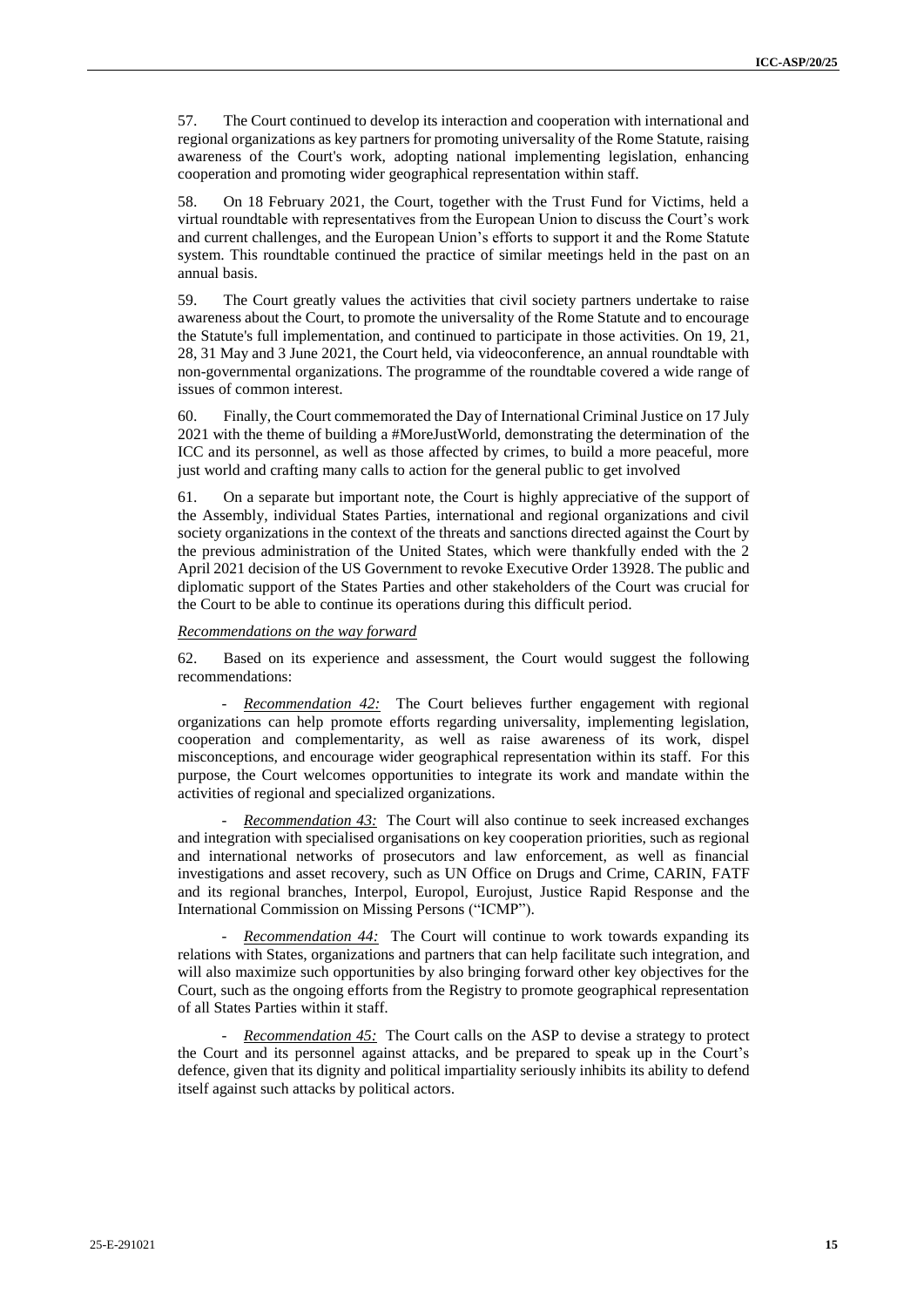#### **3. Priority area 7: Inter-State cooperation in the context of the Rome Statute system**

#### *Update on ICC efforts during the reporting period*

63. Progress on many of the concrete areas of cooperation of concern for the Court can benefit from exchanges of experience and expertise, as well as mutual assistance between States, as well as between States, the Court and other relevant partners. The Court attempts to promote these exchanges in the context for instance of the annual focal points' seminar cooperation agreements it negotiates with States; as well as by availing the expertise it has developed in the many areas of its work in its fifteen years of operations. Some of these aspects are further detailed in the Court's 2012 report on complementarity<sup>15</sup>.

64. Much like inter-State cooperation combines elements of cooperation and complementarity, this is also the case where the Court provides assistance to national jurisdictions in accordance with the Rome Statute for the purpose of domestic proceedings. During the reporting period, the OTP continued its efforts under Goal 6 of the Strategic Plan 2019-2021, aimed at developing, with partners and to the extent permissible under the Rome Statute, a coordinated investigative and prosecutorial strategy to close the *impunity gap*. To tackle both the crimes under its direct jurisdiction that it cannot prosecute itself and the complex international, transnational and domestic associated crimes being committed in the situations under investigation and fuelling the violence and the continuation of conflicts, the OTP has continued to engage, where appropriate and within its mandate and means and when possible in the difficult context associated with the COVID19 pandemic, with national and regional authorities in charge of law enforcement. This has included: sharing its experience, technical expertise and lessons learned, when possible directly with national partners or otherwise through online consultations; contributing to specialised training needs by judicial actors; assisting or advising on standard setting for complex investigative activities; providing technical assistance when needed and appropriate; devising strategies to preserve evidence collectively; as well as answering positively to multiple incoming requests and transmitting information and evidence in its possession that may be relevant to those actors to tackle ICC crimes and the interconnected areas of criminality, thus contributing to a multilayered, multi-party approach. The OTP has been able, in that context and during the reporting period, to provide an essential contribution to several national judicial proceedings against persons accused of ICC crimes. The OTP has continued in parallel to ensure a diligent turnaround of information and support requested by national jurisdictions and to address the ever-increasing number of demands received in a timely manner. Although access to relevant information through missions to its Headquarters has proven more difficult, the OTP has sent up tools to facilitate the secure sharing and remote review of material when legally possible and safe to continue facilitating the work of various law enforcement national authorities.

65. Coordination and sharing of expertise and lessons learned have continued and actually increased in particular in the context of the OTP's investigations in Libya, in the Central African Republic (CAR II), including through the continued OTP's interaction with the Special Criminal Court, as well as in the DRC, Côte d'Ivoire and Uganda situations.

66. The Court believes in the mutual benefits that can result in further synergies and exchanges between the cooperation and complementarity discussions, and looks forward to the launching of the database promoted by the complementarity co-facilitators in this regard. Information hence shared by the Court can be further shared with a third State provided necessary consultations with the Court are made and relevant Rome Statute requirements are met.

### **IV. Conclusion**

67. The Court looks forward to continuing its active engagement with States Parties, including through the Bureau's cooperation facilitation, to identify additional creative, tangible and concrete solutions to address the seven cooperation priorities identified.

The Court warmly welcomes any initiatives by States to engage in dialogue with the Court on the issues addressed in this report, to provide feedback, or to discuss proposals for

<sup>15</sup> ICC-ASP/11/39